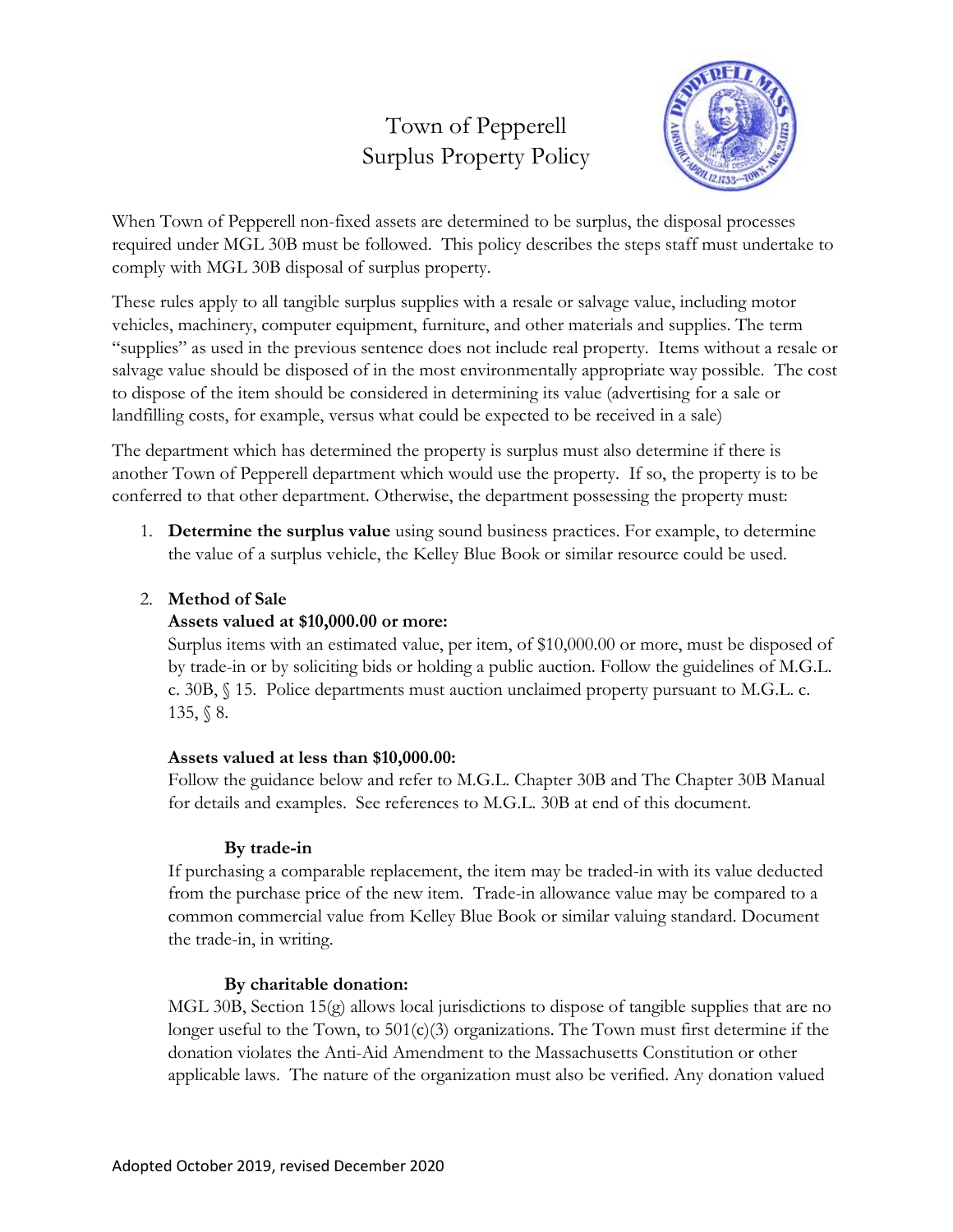at \$10,000.00 or more must be in in writing in accordance with Internal Revenue regulations (98 Art.18, §§ 46 and 103. Document the donation, in writing.

#### **By sealed bid**:

Bids received at that location by the deadline will be opened in public and awarded to the highest responsive bidder or based on any rule for award listed in the advertisement.

#### **By public auction:**

The auction will award the surplus property to the highest bidder based on the rules of the auction.

For **sealed bids** and **public auctions**, prepare a notice of sale which includes:

- a description of the surplus supplies offered
- when, where and how the surplus supplies can be inspected by the public prior to the bid opening or auction
- all terms and conditions of the sale and rules for bidding payment method, rule for award, and other relevant details
- the place and deadline for submitting bids and the place, date and time for the bid opening or auction
- a statement that your local jurisdiction retains the right to reject any and all bids.
- A statement that all bidders must submit a non-collusion form (sample at end of this document)
- **Establish a rule for award, generally highest bid price**
- **Advertise the sale** (any method of reasonable public notification is acceptable for items valued at less than \$10,000.00)
	- i. Posting in Town Hall
	- ii. On the Town Website
	- iii. In a newspaper of local circulation
	- iv. If the item is valued at \$10,000.00 or more, a newspaper advertisement is required and must appear at least two weeks prior to bid due date, and, be listed on **COMMBUYS**
	- v. If the property is valued at \$100,000.00 or more, it must also be listed in the Commonwealth of Massachusetts Goods and Services Bulletin.
- **Recording the sale** The Town must provide a receipt of sale and retain an original, signed by the recipient of the property (trade-in, donation, or highest bidder). The receipt must include all conditions and terms of the sale.

#### **By timeliness of removal to residents at will**

From time to time the Town has excess material – fallen trees, deer, or other material of low value to the Town for which timely removal is important. For example, a deer killed by an automobile strike may be desirable to someone but within 24 hours becomes unusable. Fallen trees may create a safety hazards on roadsides or roadways.

For situations such as these, the Town will maintain a list of persons interested in such excess materials. The Town will notify the community annually to update the list and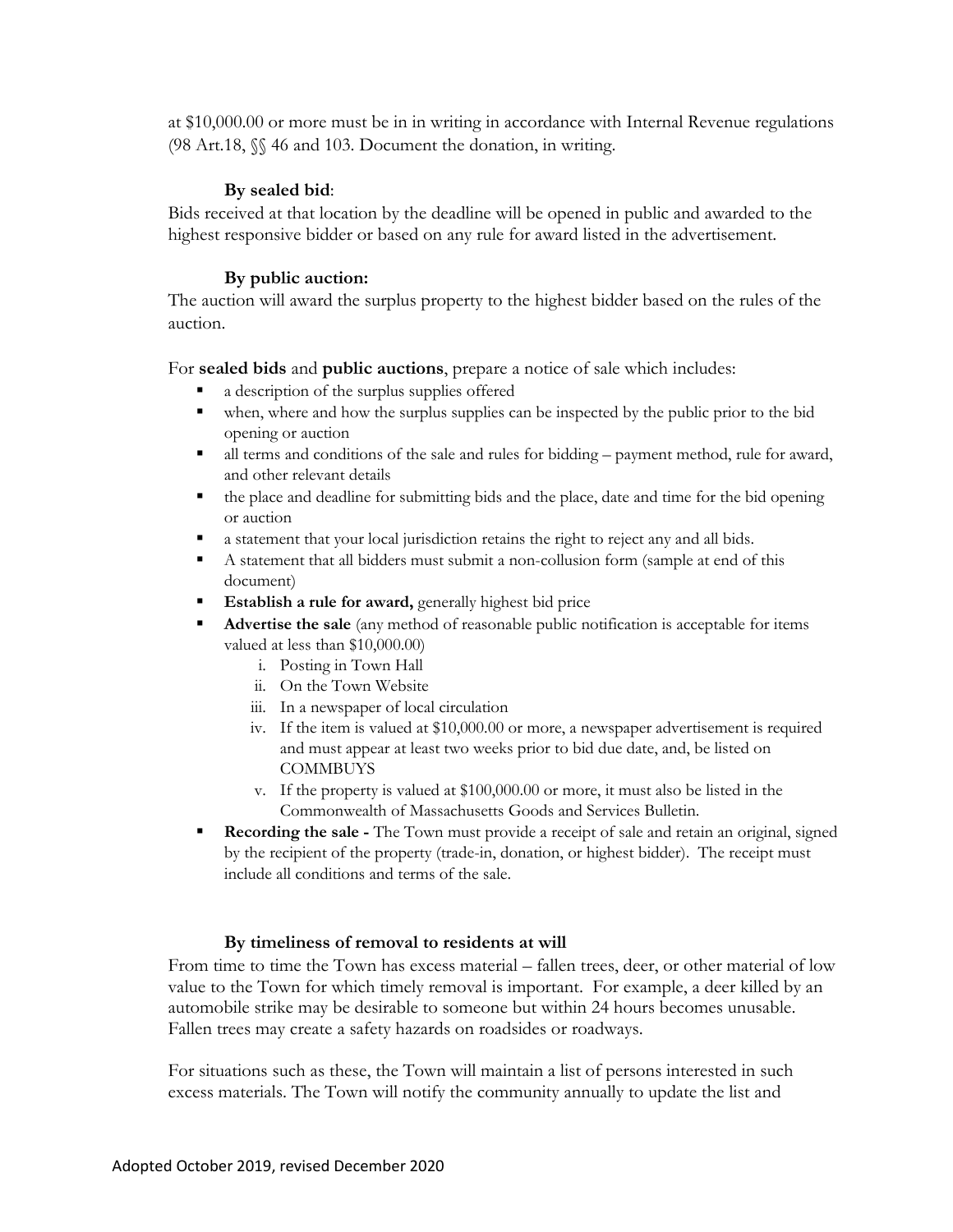persons may be added to a list at any time. When excess material is available, the department head responsible for the material will contact persons on the list and offer it to them. The person must remove the material at their own expense and effort within a timeframe acceptable to the Town. The Town may leave material at a residential address if the cost of bringing the material to the town storage area exceeds the cost of leaving it on the resident's property.

### References:

- MGL Chapter 30B
- The Chapter 30B Manual. November 2016 edition was used to develop this policy. It is available at:<https://www.mass.gov/files/documents/2016/11/qw/30Bmanl.pdf>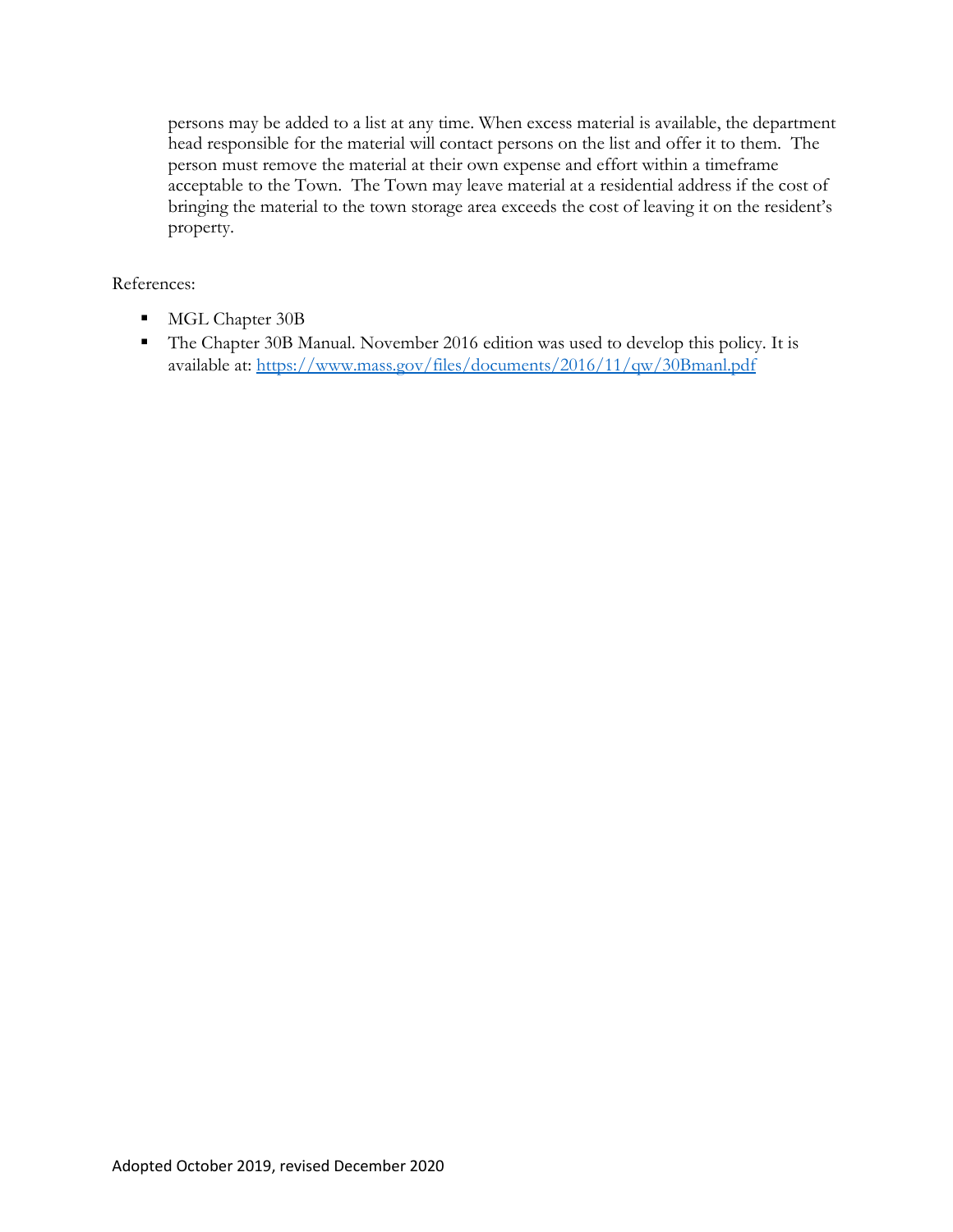#### **SAMPLE NOTICE OF SALE**

The Town of Pepperell wishes to dispose of property in accordance with its surplus property policy.

The Town will accept sealed bids for the items described herein until **Time AM or PM** on **MM/DD/YYYY** at **location to send sealed bids** at which time the sealed bids will be opened in public.

Or

The Town will hold a public auction for the items described herein on **Time AM or PM** on **MM/DD/YYYY** at **location of auction**.

The items may be viewed at **Viewing location** during **normal business hours/specific date time**

The property consists of the following:

*Include a brief description of the item. Year, Make, model, and condition of a vehicle, for example. A photograph would be appropriate for web based or printed flyers (not worth the added cost for newspaper advertisements.)*

Winning bids shall be the highest offer received on any item or the aggregate high price if bidding on multiple items as a package when compared to individual bids on the same items from all other submittals. Awardees must pay by cash or bank check, in full, and take possession of the item on the date of award or by **Date determined by Town for pick up of item.**

All sales are final.

The Town of Pepperell retails the right to set a minimum bid and to reject any and all bids received it deems to be in the best interest of Pepperell.

All bidders must submit a non-collusion form (sample at end of this document) with sealed bids or in order to be eligible to participate in an auction.